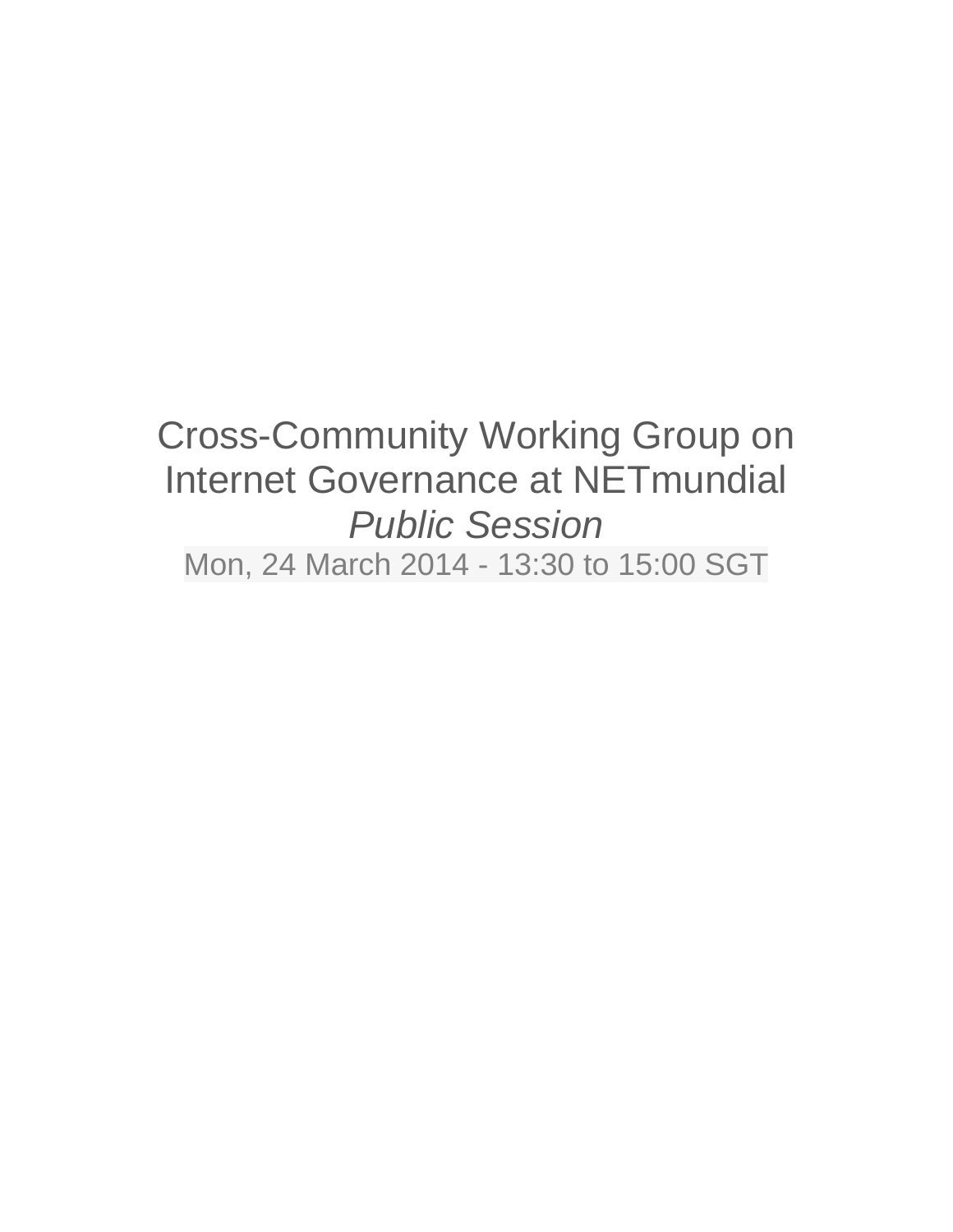### Topic: Netmundial

#### **NetMundial Brazil Meeting CCWG Document**

The CCWG has made a contribution using bottom-up multi-stakeholder processes. Since it is an ICANN Working Group, most of the CCWG's contribution focuses on ICANN.

Key and unavoidable issues at the NETmundial meeting will be the globalization of the IANA function and of ICANN. Governments and other stakeholders from around the world will be keen to assess the breadth and depth of ICANN community support for the I\* organizations' Montevideo Declaration and related statements by the ICANN board.

- Q1 What is your group's position on these issues?
- Q2 Please Comment on the contribution the CCWG has submitted to NetMundial -- focusing on the Roadmap. Please Comment on the contribution the CCWG has submitted to NetMundial -- focusing on the Principles
- Q3 What are the additional points for the document the CCWG developed? Are there missing messages that needs to be elaborated? Are there any points that need to be expanded (e.g. to whom stakeholders are accountable? what makes a legitimate stakeholder)?

#### **NetMundial – Brazil Meeting ICANN Involvement and deliverables**

- Q4 What does the ICANN community advise that ICANN's participation should be at the Brazil meeting?
- Q5 Which input, additional to the CCWG document, should ICANN community participants at NetMundial receive to better participate?
- Q6 Which output is expected from ICANN community participants at NetMundial? Are there more specific recommendations? How should any output/input re: NetMundial be treated?
- Q7 What happens after the NetMundial Brazil meeting?